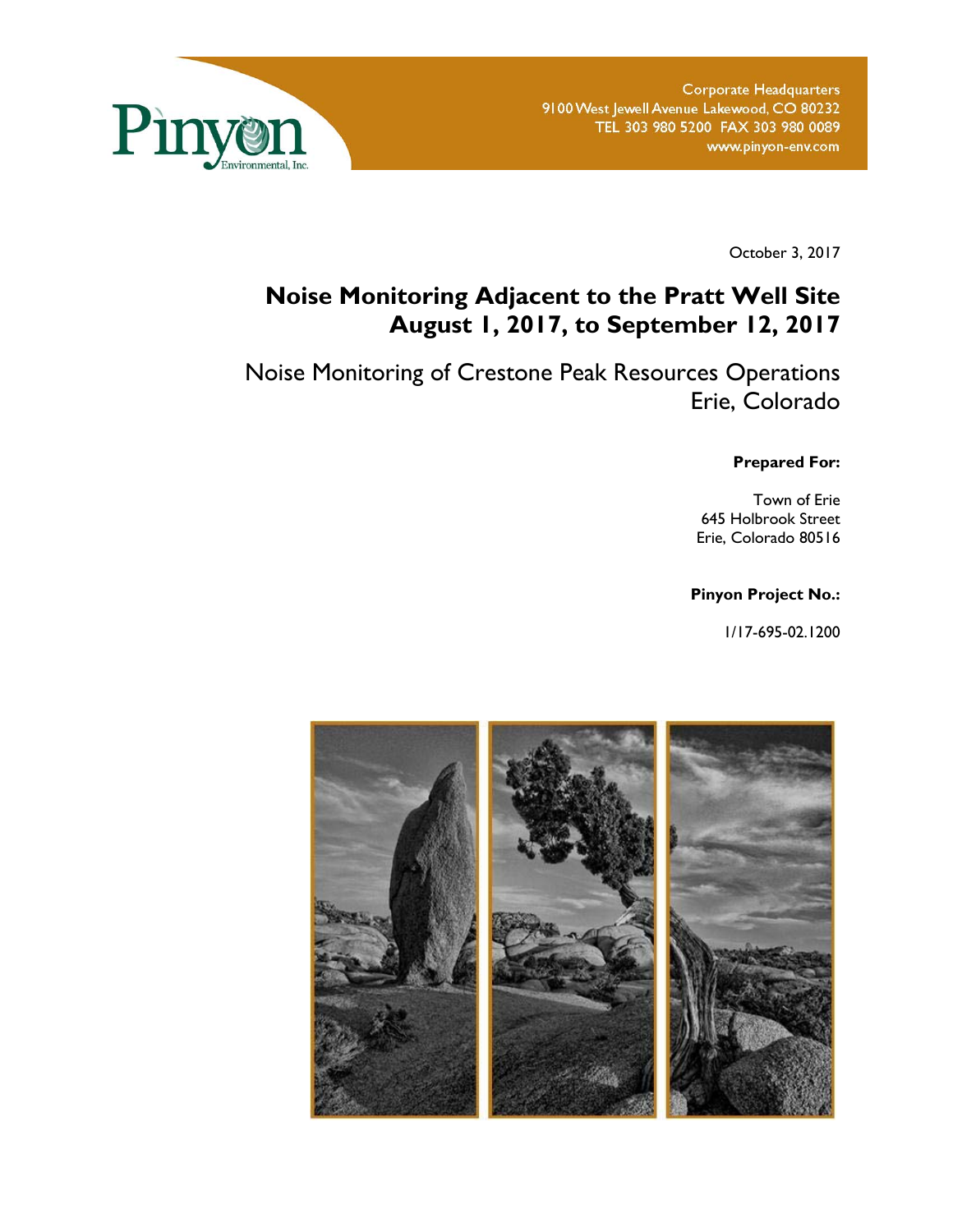

October 3, 2017

# **Noise Monitoring Adjacent to the Pratt Well Site August 1, 2017, to September 12, 2017**

Noise Monitoring of Crestone Peak Resources Operations Erie, Colorado

#### **Prepared For:**

Town of Erie 645 Holbrook Street Erie, Colorado 80516

**Pinyon Project No.:** 

1/17-695-02.1200

 **Prepared by:** 

 $U$ abrice  $W_{\alpha}$ 

Sabrina M. Williams Noise Specialist

**Reviewed by:** 

 $\overline{\mathcal{L}}$ 

Jill Schlaefer Noise Specialist

Bran R 6

Brian Partington Prindipal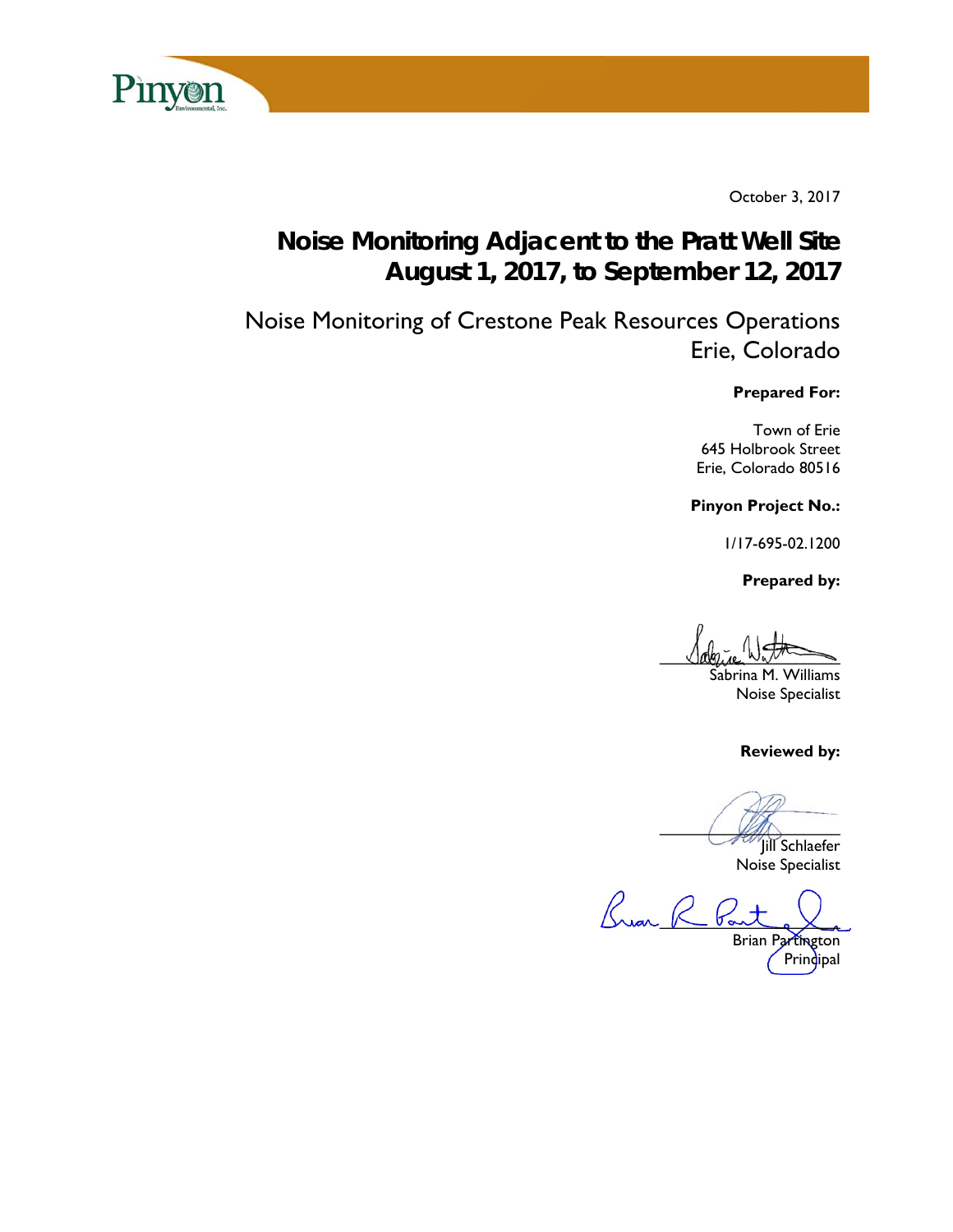

## **Table of Contents**

| 2. |       |  |
|----|-------|--|
|    | 2.1   |  |
|    | 2.2   |  |
| 3. |       |  |
|    | 3.1   |  |
|    | 3.1.1 |  |
|    |       |  |
|    | 3.1.3 |  |
|    |       |  |
|    | 3.2   |  |
| 4. |       |  |
|    | 5.    |  |

# **FiguresFigures**

### **Tables**

| Table 3-1  |                                                                                  |  |
|------------|----------------------------------------------------------------------------------|--|
| Table 3-2  |                                                                                  |  |
| Table 3-3  |                                                                                  |  |
| Table 3-4  | Variation in Nighttime Statistical Mean for A-weighted Noise at Site 2 Leq 12    |  |
| Table 3-5  |                                                                                  |  |
| Table 3-6  | Variation in Nighttime Statistical Mean for C-weighted Noise at Site 2 Leq13     |  |
| Table 3-7  | Variation in Daytime Statistical Mean for A-weighted Noise at WC Site 2 Leq 13   |  |
| Table 3-8  | Variation in Nighttime Statistical Mean for A-weighted Noise at WC Site 2 Leq 14 |  |
| Table 3-9  | Variation in Daytime Statistical Mean for C-weighted Noise at WC Site 2 Leq 14   |  |
| Table 3-10 | Variation in Nighttime Statistical Mean for C-weighted Noise at WC Site 2 Leq 14 |  |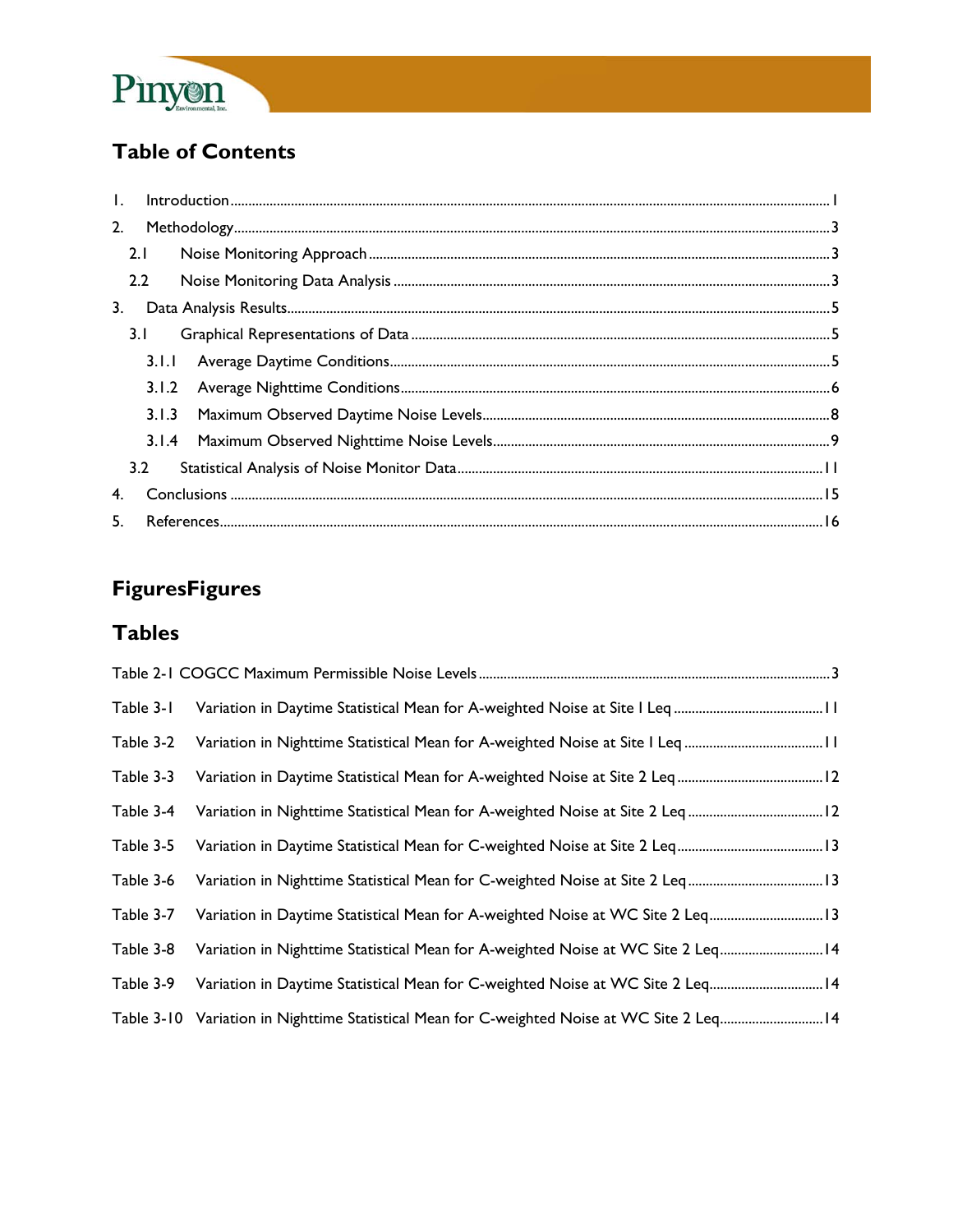

### **1. Introduction**

The Town of Erie (Town) has contracted with Pinyon Environmental, Inc. (Pinyon), to perform noise monitoring near the Crestone Peak Resources (Crestone) Pratt well site. Pinyon collected continuous noise measurements at three locations adjacent to the well site (Figure 1). Pratt Site 1 is located approximately 350 feet to the south of the well site and was used to collect A-weighted noise measurements. Pratt Site 2 is located near a residential neighborhood approximately 830 feet to the southeast of the well site. Waste Connections Site 2 is located near a residential neighborhood approximately 5,100 feet to the southwest of the well site. Both A-weighted and C-weighted noise measurements were collected at Pratt Site 2 and Waste Connections Site 2. C-weighted noise was not collected at Sampling Site 1 as is not located near any occupied structures. Crestone began drilling operations at the Pratt well site on July 21, 2017, and continued activities at this location throughout the reporting period. Prior to the start of drilling, Pinyon also collected baseline noise data from July 18, 2017 to July 21, 2017, that is used to assess how ambient noise levels may change during Crestone's activities during this reporting period. This report details noise measurements collected during drilling activities, from August 1, 2017, at 7:00 AM through September 12, 2017, at 7:00 AM, and compares these levels to the baseline data. The noise monitoring data was analyzed to evaluate noise levels at the three locations during Crestone's drilling activities.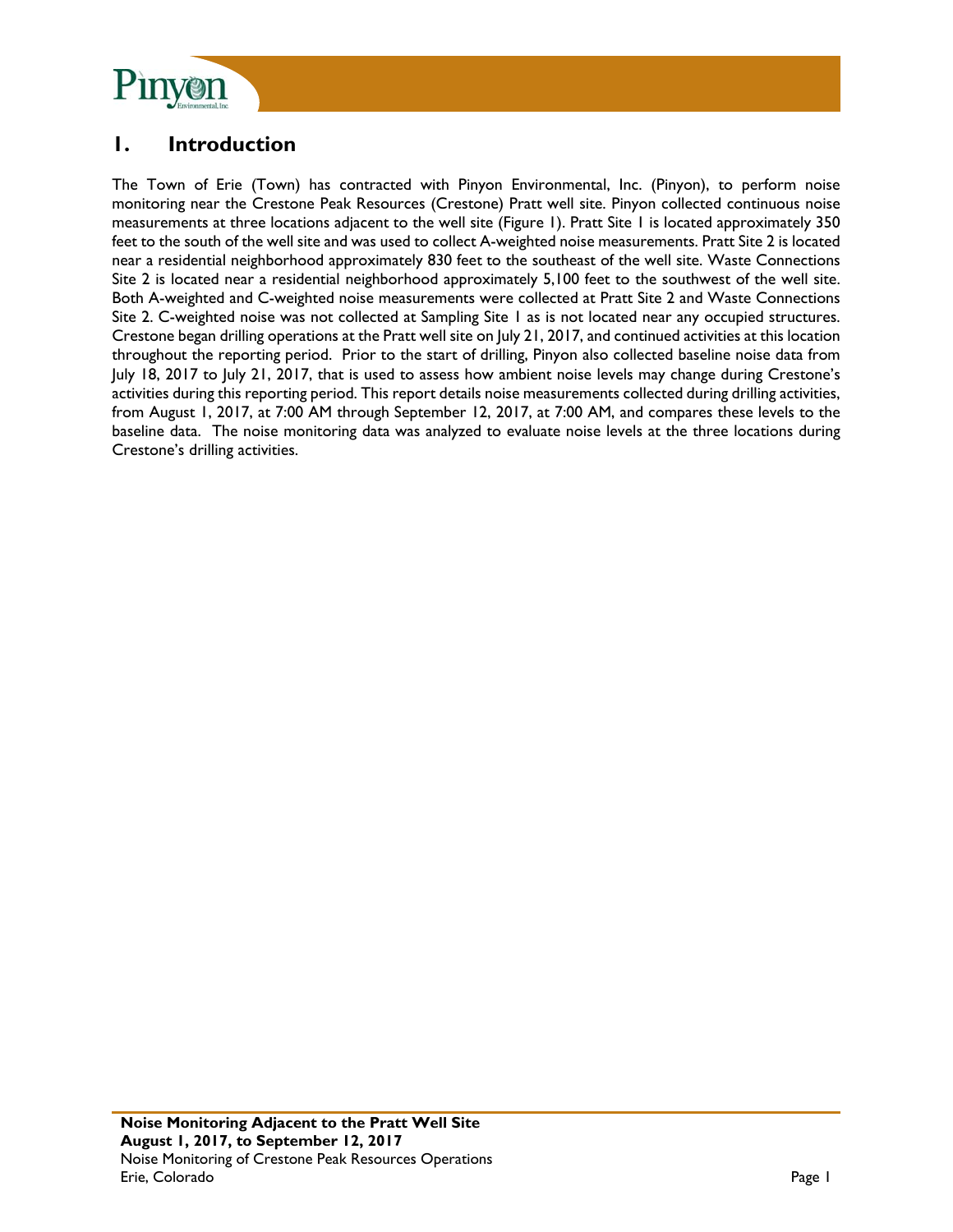

**Figure 1-1 Noise Monitoring Locations** 

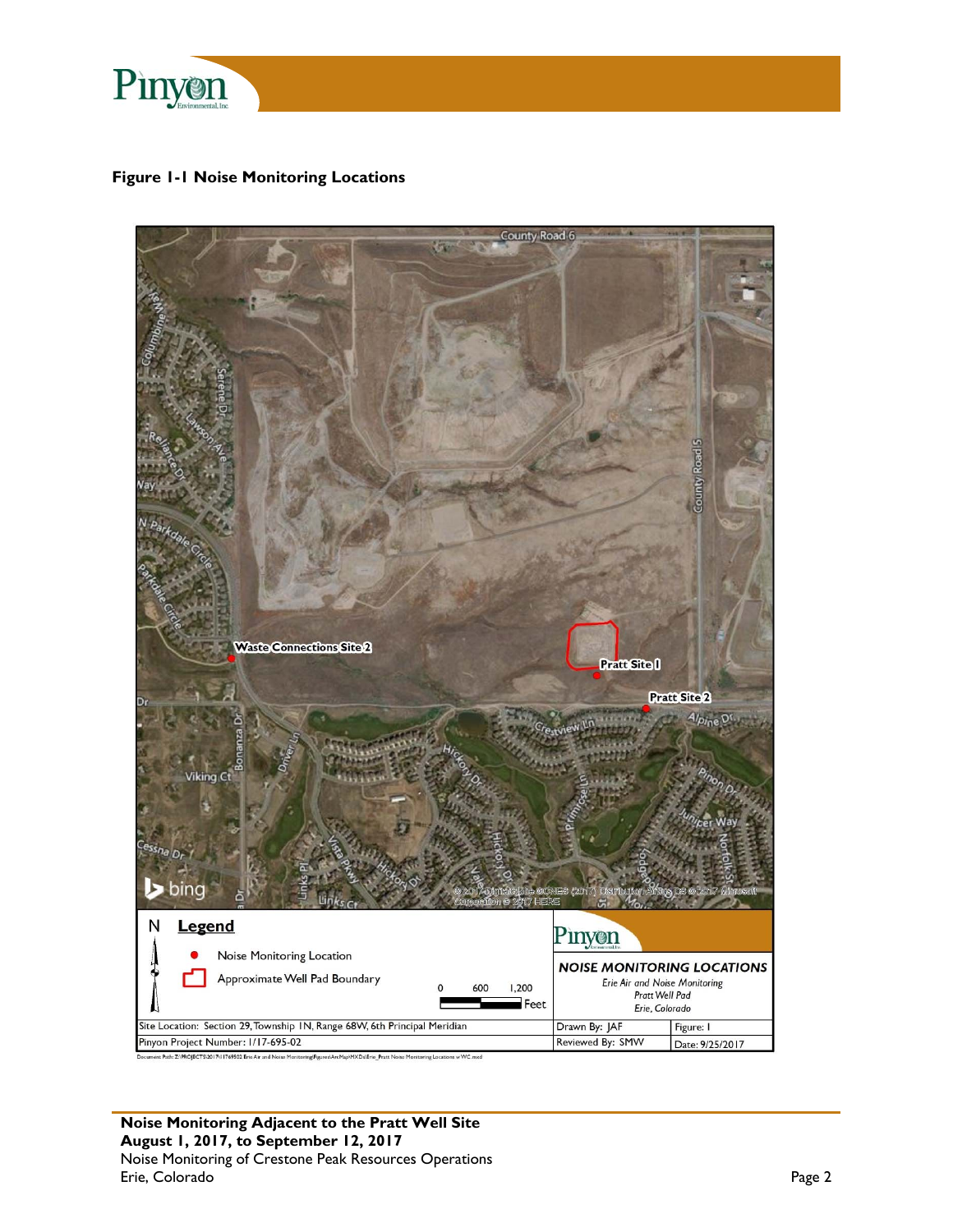

### **2. Methodology**

### **2.1 Noise Monitoring Approach**

In accordance with Colorado Oil and Gas Conservation Committee (COGCC) Rule 802, well production facilities may not exceed the maximum permissible noise levels established in accordance to Section 802.b of the rule (Table 2-1). In addition to the maximum permissible A-weighted noise levels, expressed in A-weighted decibels (dBA) (Table 2-1), COGCC Rule 802 specifies that operators may not exceed 65 C-weighted decibels (dBC) measured from the exterior wall of the residence or occupied structure nearest to the noise source, at a distance of 25 feet from the structure.

#### **Table 2-1 COGCC Maximum Permissible Noise Levels**

|                                | Maximum Permissible Noise Level |                  |  |  |
|--------------------------------|---------------------------------|------------------|--|--|
| Zone                           | 7:00am to 7:00pm                | 7:00pm to 7:00am |  |  |
| Residential/Agricultural/Rural | 55 dBA                          | 50 dBA           |  |  |
| Commercial                     | $60$ dBA                        | 55 dBA           |  |  |
| Light Industrial               | 70 dBA                          | 65 dBA           |  |  |
| Industrial                     | 80 dBA                          | 75 dBA           |  |  |

dBA A-weighted decibel

Pinyon mobilized to the sampling locations and monitored for noise at these locations using 3M Quest SoundPro DL Type 1 datalogging sound level meters. The sound level meters collected continuous measurements of both A-weighted and C-weighted decibels, as applicable to the location. At Pratt Site 1, the sound level meter monitored continuously for A-weighted noise. At Pratt Site 2 and Waste Connections Site 2, continuous A-weighted and C-weighted noise measurements were collected. The monitoring period for this report lasted from August 1, 2017, at 7:00 AM through September 12, 2017, at 7:00 AM. Crestone began drilling operations at the well site at on July 21, 2017, and has continued well drilling activities throughout this reporting period.

The sound level meters are configured with a data logging system that uploads one minute time resolved measurements to a secure online database at 10-minute intervals. The sound level meters are configured with an alert system that will send a message to Pinyon's noise specialist as soon as the data is uploaded, whenever established noise criteria levels have been exceeded, based on the monitored equivalent continuous noise level (Leq). Leq is the preferred method to describe noise levels that vary over time, resulting in a single decibel value that takes into account the total sound energy over the period of time of interest. The Town and Pinyon agreed to set the alert system at 75 Leq dBA for A-weighted noise at Pratt Site 1, 60 Leq dBA for A-weighted noise at Pratt Site 2 and 65 Leq dBC for C-weighted noise at Pratt Site 2. The alert system for Waste Connections Site 2 was set to 60 Leq dBA for A-weighted noise and 70 Leq for C-weighted noise. These noise criteria levels were established based on the COGCC's maximum permissible noise levels, as well as baseline noise monitoring data collected prior to Crestone mobilizing to the well site. The C-weighted noise alert criteria level at Waste Connections Site 2 is set higher than the COGCC's maximum permissible noise level because baseline noise measurements collected prior to Crestone beginning operations at the well site exceeded this level.

### **2.2 Noise Monitoring Data Analysis**

Pinyon's noise specialist downloaded the noise monitoring data from the online database for this collection period. The data was then formatted into spreadsheets that allowed for analysis of the noise monitoring data.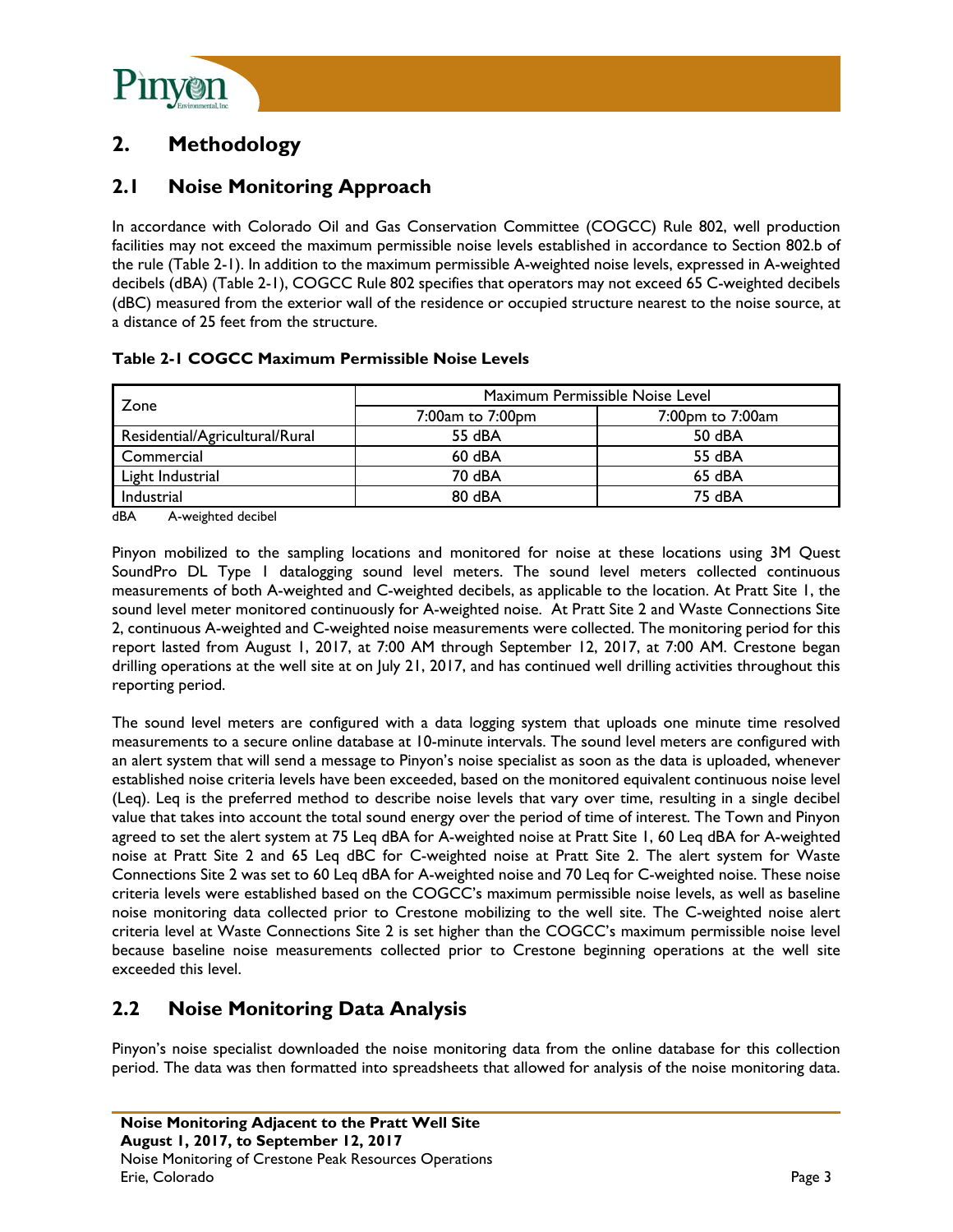

Pinyon utilized statistical methods, as well as graphical representations of the data, to evaluate baseline noise levels at the two sampling locations during the monitoring period. COGCC's Rule 802 specifies different maximum permissible noise levels based on time of day (Table 2-1). Therefore, for the statistical analysis of the noise measurements, the monitor data was split into two discrete analytical groups based on time of day:

- Daytime: 7:00 AM—6:59 PM
- Nighttime: 7:00 PM—6:59 AM

The daytime and nighttime analytical groups ended at 6:59 PM and 6:59 AM, respectively, in order to not complete a duplicate analysis of the 7:00 AM and 7:00 PM noise measurements.

To evaluate how noise levels may change over time during Crestone's operations at the well site, the monitoring data was separated into the following discrete analysis periods with each monitoring period then subdivided by time of day:

- July 18, 2017, at 1:00 PM to July 21, 2017, at 6:59 AM (Baseline Monitoring Period)
- August 1, 2017, at 7:00 AM to August 8, 2017, at 6:59 AM
- August 8, 2017, at 7:00 AM to August 15, 2017, at 6:59 AM
- August 15, 2017, at 7:00 AM to August 22, 2017, at 6:59 AM
- August 22, 2017, at 7:00 AM to August 31, 2017, at 6:59 AM
- August 31, 2017, at 7:00 AM to September 7, 2017, at 6:59 AM
- September 7, 2017, at 7:00 AM to September 12, 2017, at 7:00 AM

Section 3-2 describes how differences in the statistical mean between these monitoring periods were analyzed to confirm the existence of statistically significant increases in average observed noise levels as compared to the baseline monitoring period. To evaluate the distribution of the noise monitoring data, the statistical mean, median and mode were calculated. The statistical mean, median and mode are used to evaluate the statistical distribution of the noise monitoring data. Large data sets, such as several days of continuous noise monitoring data, tend to follow the normal distribution, which is referred to as the central limit theorem (Shao, 2004). Assessing the distribution of the noise monitoring data is important because this distribution is used to evaluate the appropriate statistical methods for further analysis. The observed relationship between the statistical mean, median and mode for the monitored datasets was determined to follow the normal distribution. The standard deviation for each monitoring periods was also calculated to evaluate the amount of variation in the baseline noise monitoring data and allow for a test of significance in differences between mean noise levels as compared to the baseline monitoring period.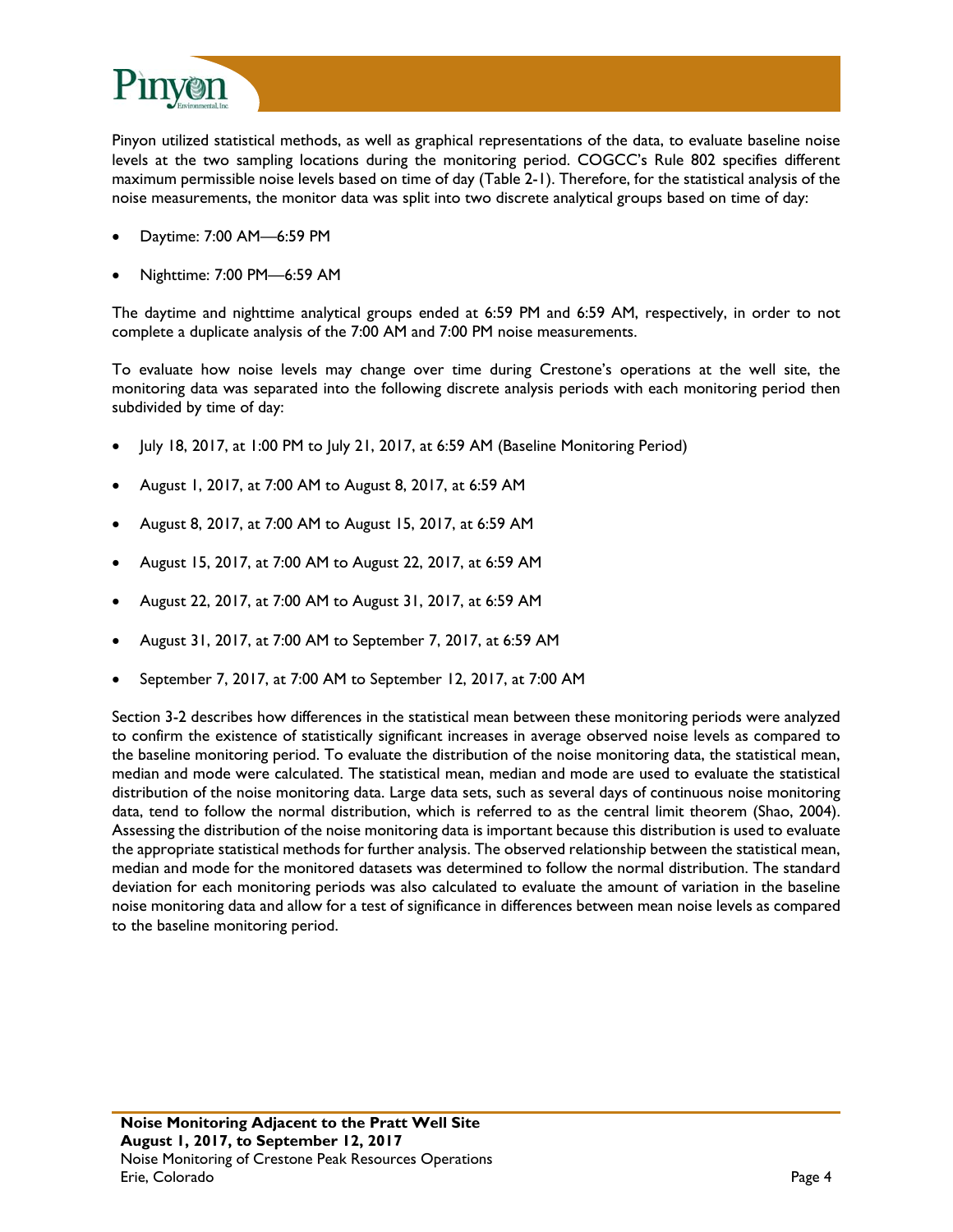

### **3. Data Analysis Results**

### **3.1 Graphical Representations of Data**

#### *3.1.1 Average Daytime Conditions*

The statistical mean for each noise monitoring period was calculated for the daytime hours (7:00 AM to 6:59 PM) (Figure 3-1 and Figure 3-2). For A-weighted noise the highest mean levels were observed at Waste Connections Site 2, which corresponds with the noise levels observed during the baseline monitoring period. Measured A-weighted mean noise levels were higher at Pratt Site 1 than Pratt Site 2, which is likely attributable to the fact that Pratt Site 1is located closer to the Pratt well site than Pratt Site 1. For C-weighted noise, the highest mean levels were generally observed at Waste Connections Site 2, which also measured higher noise levels than Pratt Site 2 during the baseline monitoring period.



#### **Figure 3-1 Daytime Mean A-weighted Noise Levels**

dBA A-weighted noise levels PR Pratt WC Waste Connections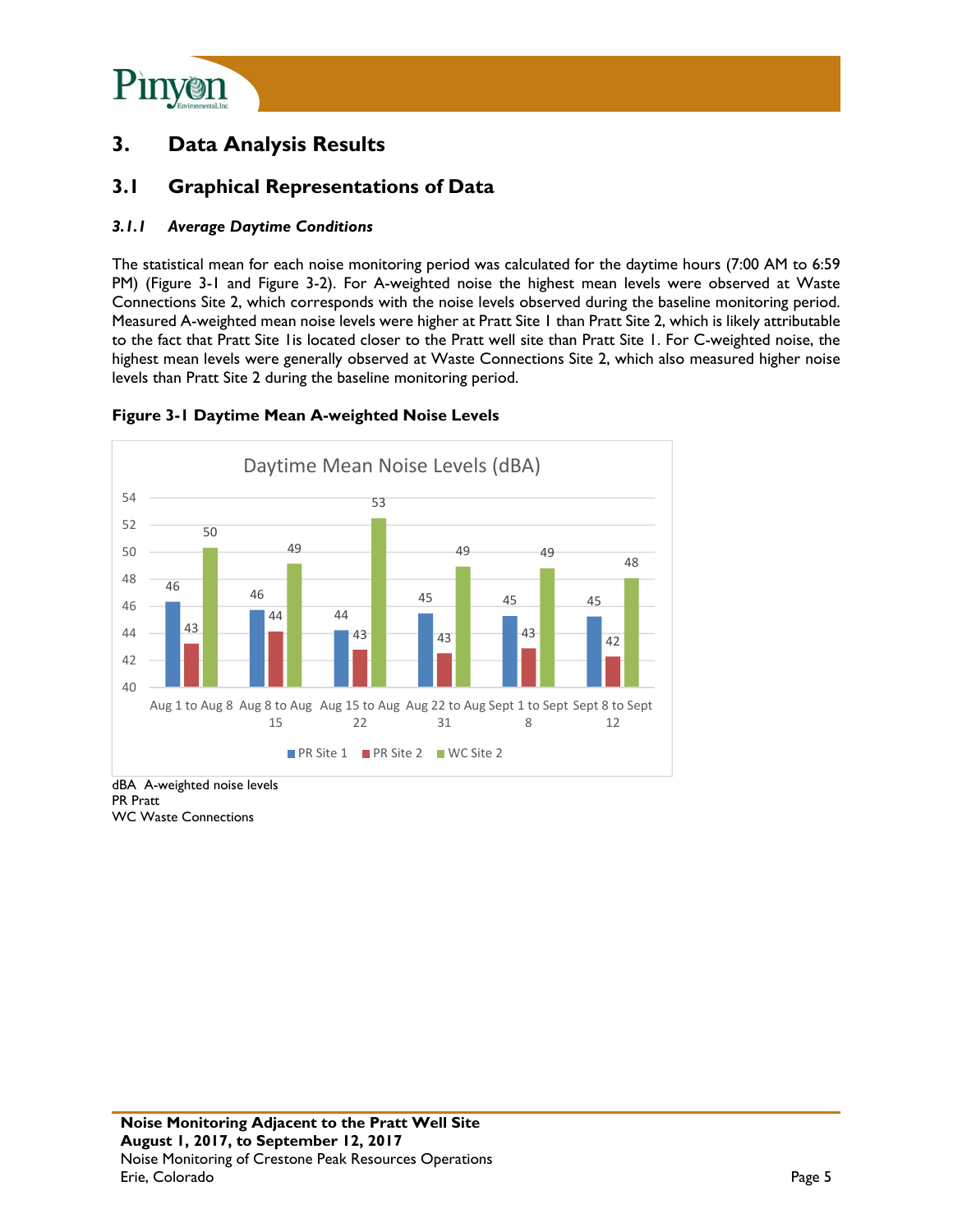





WC Waste Connections

#### *3.1.2 Average Nighttime Conditions*

Figure 3-3 and Figure 3-4 show the statistical mean of noise monitoring data collected during the nighttime period (7:00 PM to 6:59 AM). For A-weighted noise the highest mean noise levels were measured at Pratt Site 1, which is located closest to the Pratt well site. Measured mean A-weighted noise levels were relatively consistent between Pratt Site 2 and Waste Connections Site 2. For C-weighted noise the highest mean noise levels were observed at Pratt Site 2, which is located closer to the Pratt well site than Waste Connections Site 2.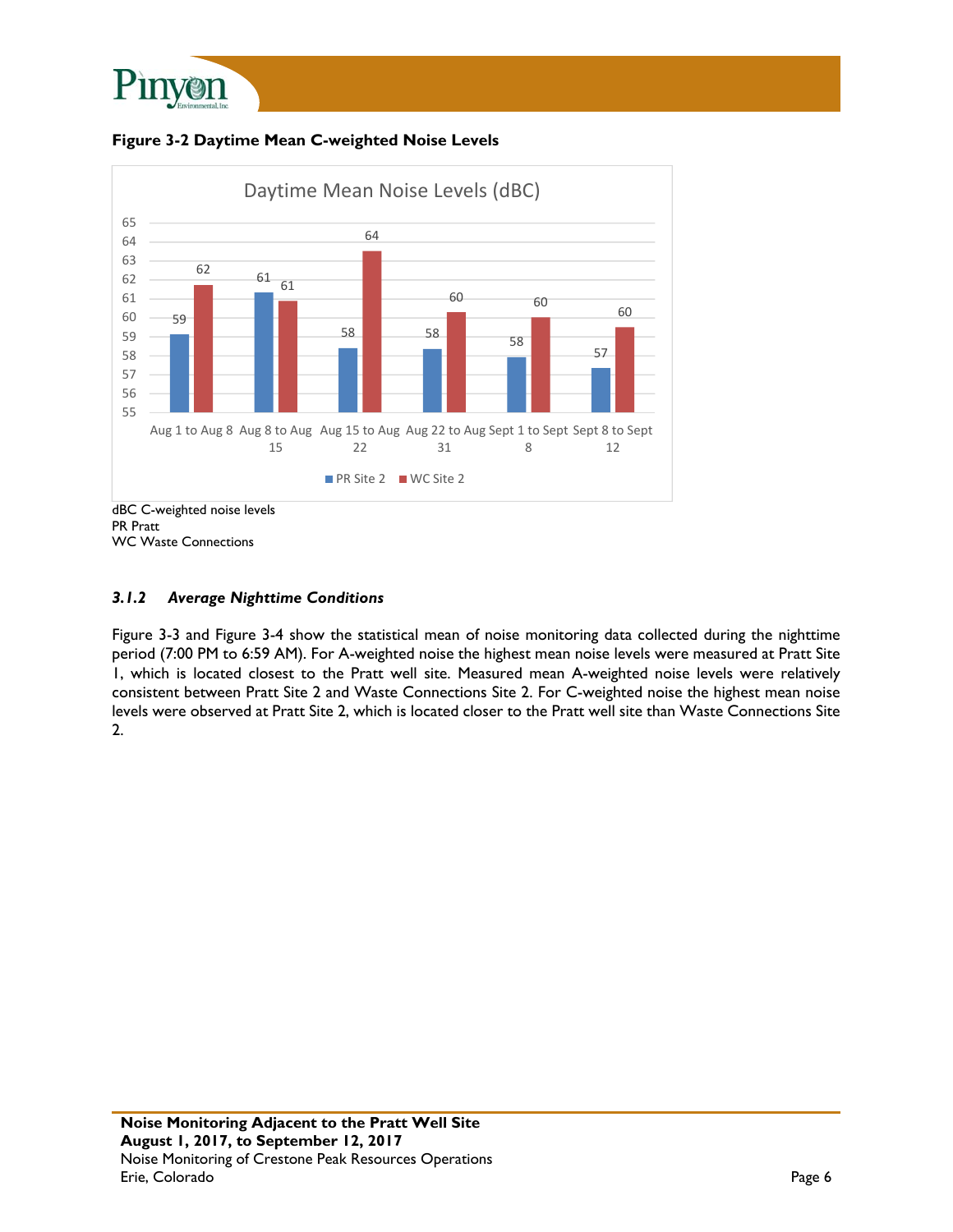





WC Waste Connections



#### **Figure 3-4 Nighttime Mean C-weighted Noise Levels**

PR Pratt WC Waste Connections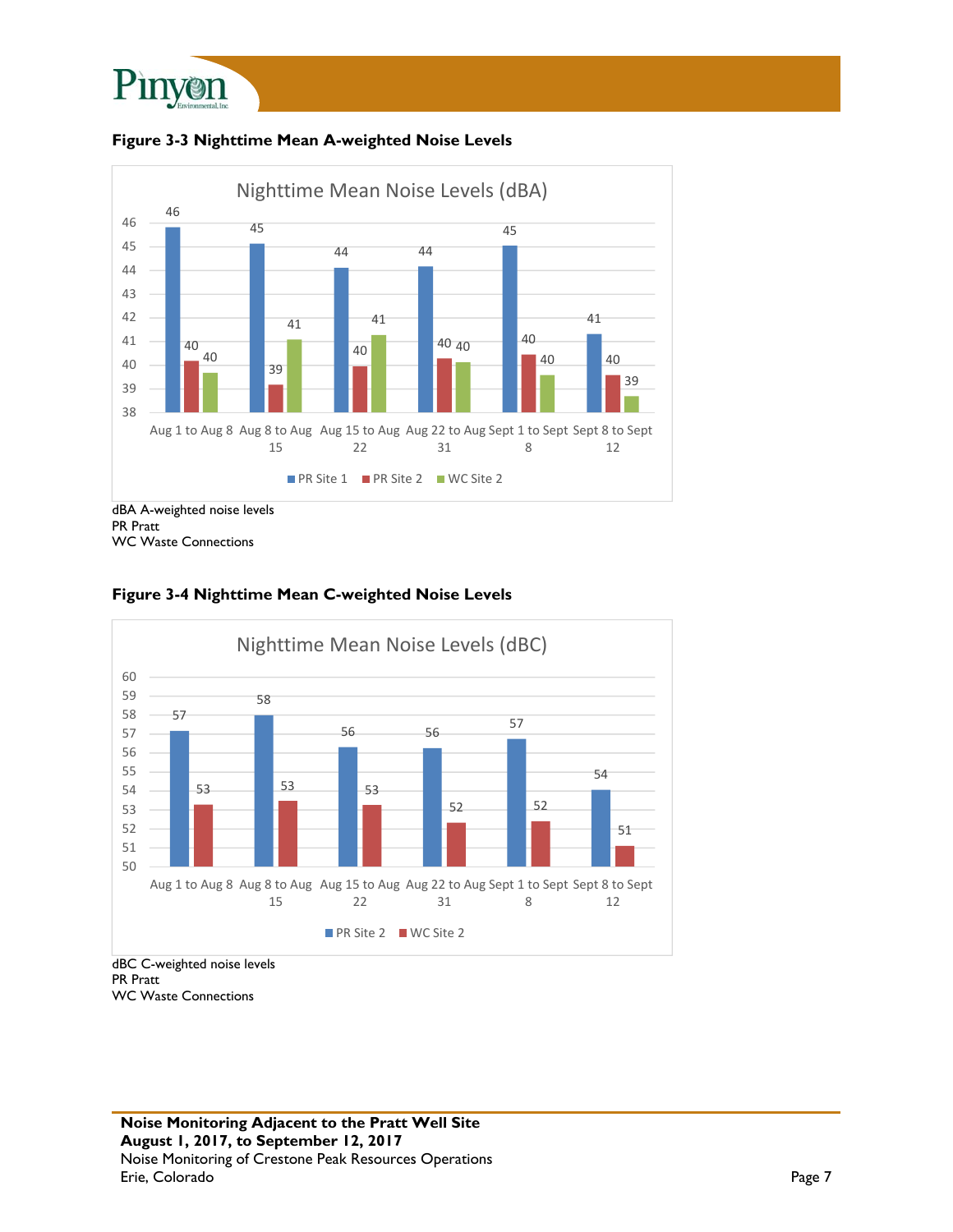

#### *3.1.3 Maximum Observed Daytime Noise Levels*

Figure 3-5 and Figure 3-6 shows the maximum 15-minute average noise measurements collected during the daytime condition for the monitoring periods. Except for the August 8, 2017 to August 15, 2017 monitoring period, the highest maximum measured 15-minute average A-weighted noise levels occurred at Waste Connections Site 2. The elevated noise at Pratt Site 2 during the August 8, 2017 to August 15, 2017 monitoring period, occurred on August 10, 2017. The maximum 15-minute average C-weighted noise was also higher at Waste Connections Site 2 than Pratt Site 2 during all monitoring periods except for August 10, 2017, when elevated noise at Pratt Site 2 was measured. The COGCC investigated the source of the elevated noise on August 10, 2017, and determined that it was originating from the landfill directly to the north of the Pratt well site and was not attributable to Crestone's operations at the well site.



#### **Figure 3-5 Daytime Maximum A-weighted Noise Levels**

dBA A-weighted noise levels PR Pratt WC Waste Connections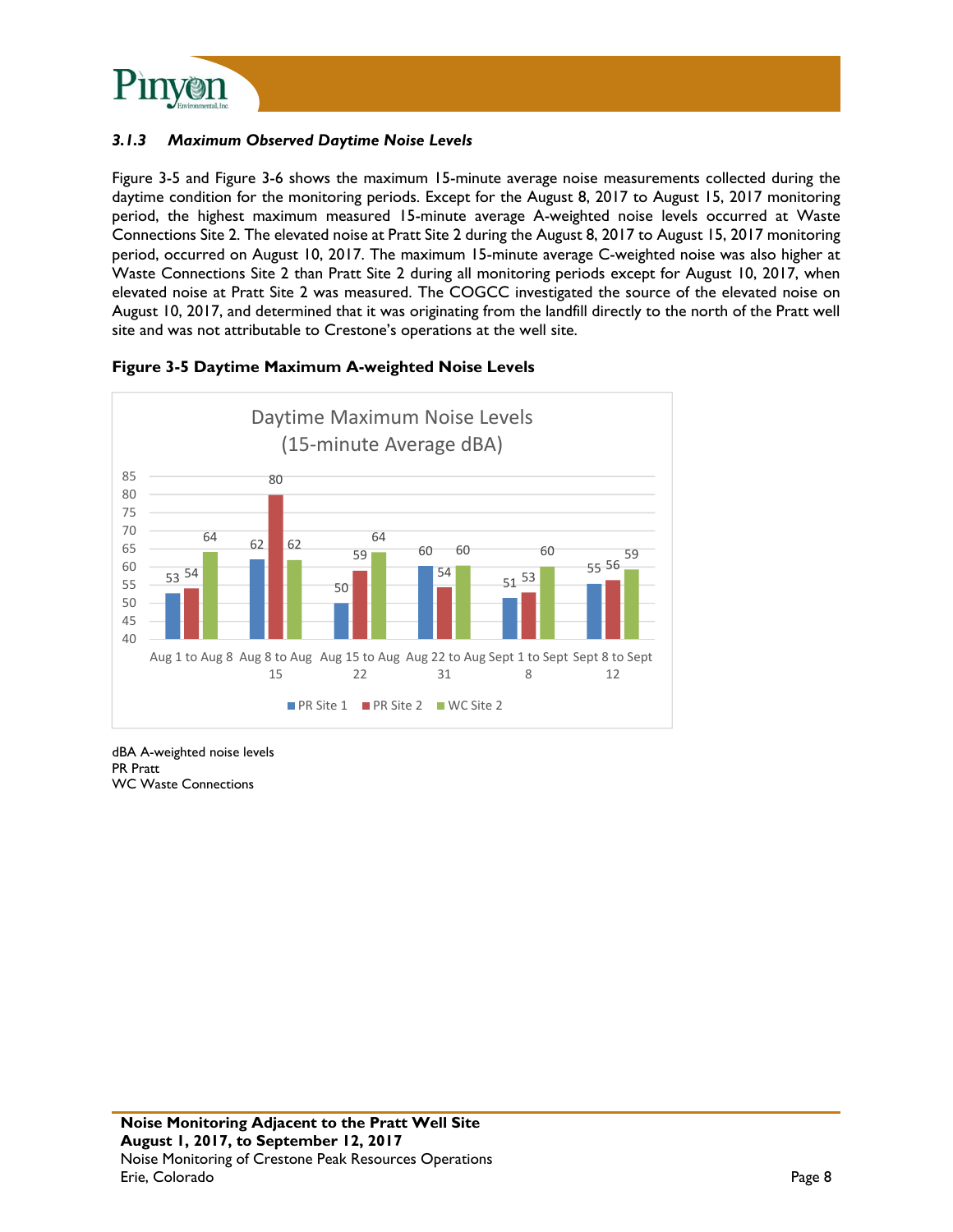





dBC C-weighted noise levels PR Pratt WC Waste Connections

#### *3.1.4 Maximum Observed Nighttime Noise Levels*

Figure 3-7 and Figure 3-8 show the maximum 15-minute average noise measurements collected during the nighttime monitoring periods. During this reporting period, the maximum observed A-weighted noise levels were highest at Waste Connections Site 2 except for August 10, 2017. As described in Section 3.1.3, it was assumed that the source of the elevated noise on this date was not attributable to Crestone's operations at the Pratt well site. The highest 15-minute average measured C-weighted noise levels were observed at Waste Connections Site 2.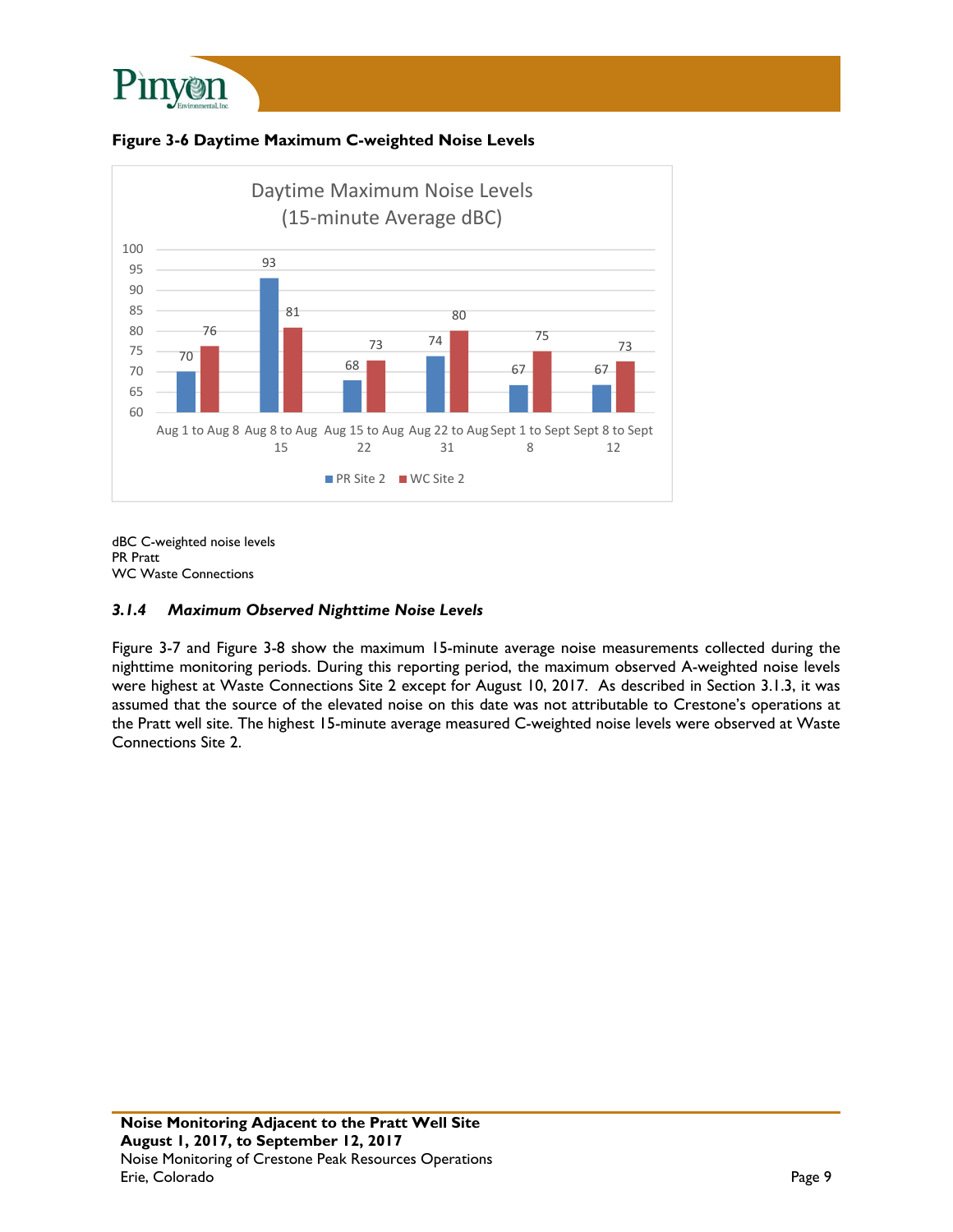





#### **Figure 3-8 Nighttime Maximum Noise Levels**



PR Pratt WC Waste Connections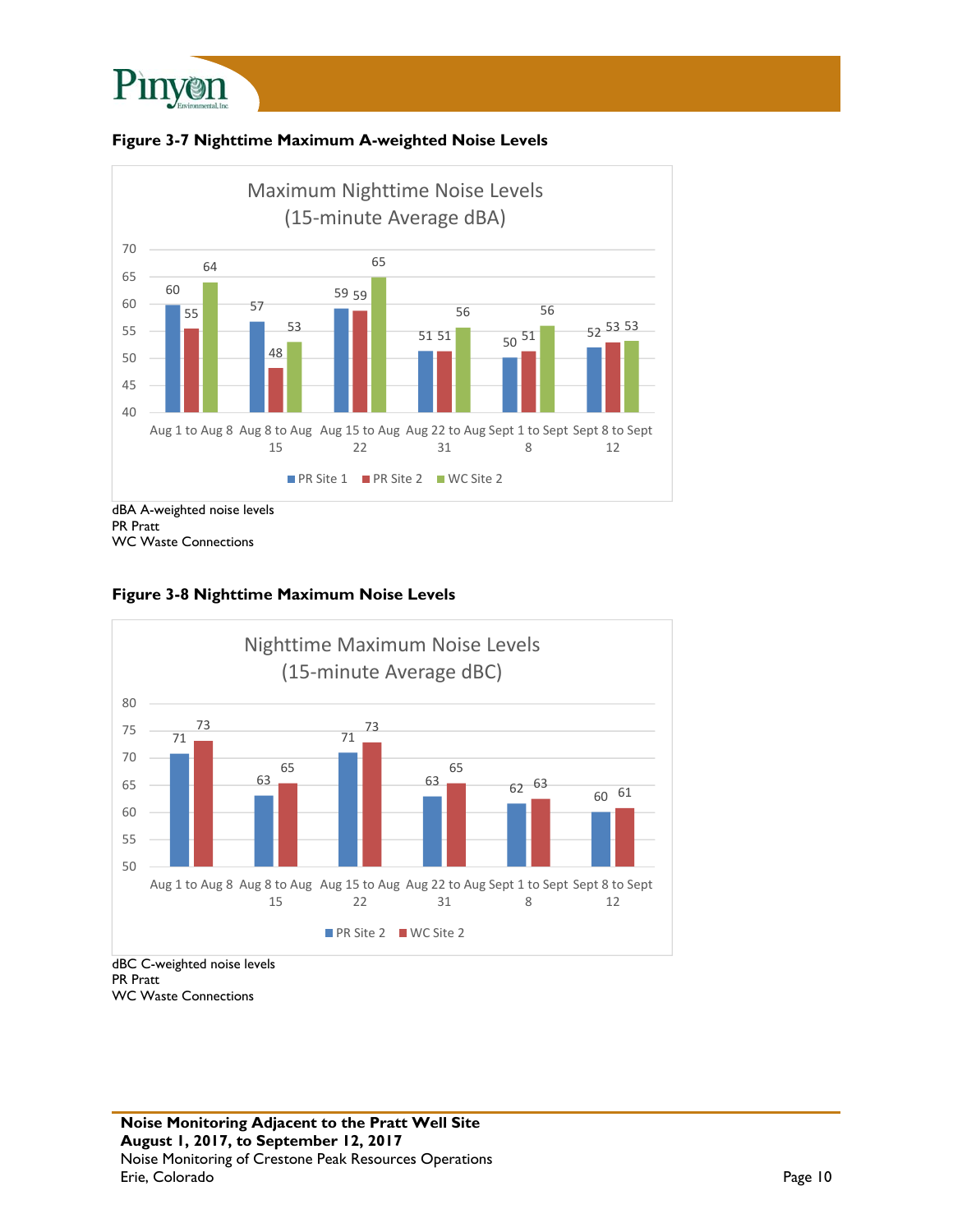

### **3.2 Statistical Analysis of Noise Monitor Data**

Pinyon observed a statistically significant change in in the mean measured noise values from the baseline monitoring period while analyzing the monitoring data. Furthermore, this difference was also observed when generating graphical representations of the measured noise values at the three noise monitors for this reporting period, which was separated into 14 analysis periods for each monitor. A t-test was performed to evaluate whether the difference in calculated mean values were statistically significant. A t-test is a statistical method for evaluating the difference in means between two sample groups (Davis, 2003). The higher the t-value the greater the difference between the two means. To assess the level of confidence in the calculated t-value, a p-value is calculated. The p-value is based on the magnitude of the t-value and the total number of samples collected between the two monitoring periods. A p-value of less than or equal to 0.001 means that there is a 99.9% confidence level that the difference between means is statistically significant. The variation in statistical mean, the t-value and the p-value was calculated for the three noise monitors for each analysis period. The calculated p-values were less than 0.001 for all comparisons meaning that the means are statistically significantly different at the 99.9% confidence interval. A 99.9% confidence interval indicates that there is less than a 0.01% likelihood that the calculated differences in statistical means are insignificant.

At Pratt Site 1 there was a statistically significant increase in A-weighted noise relative to the baseline noise measurements for both the daytime and nighttime monitoring periods (Table 3-1, Table 3-2). This increase is expected at Pratt Site 1, as it is located in close proximity to Crestone's activities, and prior to the start of Crestone's operations there were few other noise sources (e.g., roadways) located within a short distance of the monitor.

| Period            | Mean (dBA) | Change (dBA) | t-value   | p-value   |
|-------------------|------------|--------------|-----------|-----------|
| <b>Baseline</b>   | 43.6       | NA           | <b>NA</b> | <b>NA</b> |
| Aug I to Aug 8    | 46.3       | 2.8          | 23.8      | < 0.0001  |
| Aug 8 to Aug 15   | 45.7       | 2.2          | 18.0      | < 0.0001  |
| Aug 15 to Aug 22  | 44.2       | 0.7          | 5.60      | < 0.0001  |
| Aug 22 to Aug 31  | 45.5       | . 9          | 16.3      | < 0.0001  |
| Sept I to Sept 8  | 45.3       | 4.0          | 36.6      | < 0.0001  |
| Sept 8 to Sept 12 | 45.2       |              | 13.4      | < 0.0001  |

#### **Table 3-1 Variation in Daytime Statistical Mean for A-weighted Noise at Pratt Site I**

dBA A-weighted decibels

#### **Table 3-2 Variation in Nighttime Statistical Mean for A-weighted Noise at Pratt Site I**

| Period            | Mean (dBA) | Change (dBA) | t-value   | p-value   |
|-------------------|------------|--------------|-----------|-----------|
| <b>Baseline</b>   | 41.3       | <b>NA</b>    | <b>NA</b> | <b>NA</b> |
| Aug I to Aug 8    | 45.8       | 4.5          | 38.7      | < 0.0001  |
| Aug 8 to Aug 15   | 45.1       | 3.8          | 35.4      | < 0.0001  |
| Aug 15 to Aug 22  | 44. I      | 2.8          | 25.4      | < 0.0001  |
| Aug 22 to Aug 31  | 44.2       | 2.9          | 26.3      | < 0.0001  |
| Sept I to Sept 8  | 45.0       | 3.7          | 34.8      | < 0.0001  |
| Sept 8 to Sept 12 | 41.3       | 0.0          | 0.182     | 0.8556    |

dBA A-weighted decibels

At Pratt Site 2 there was a decrease in A-weighted noise relative to the baseline noise measurements for all of the monitoring periods (Table 3-3, Table 3-4). Although Crestone had not begun drilling at the Pratt well site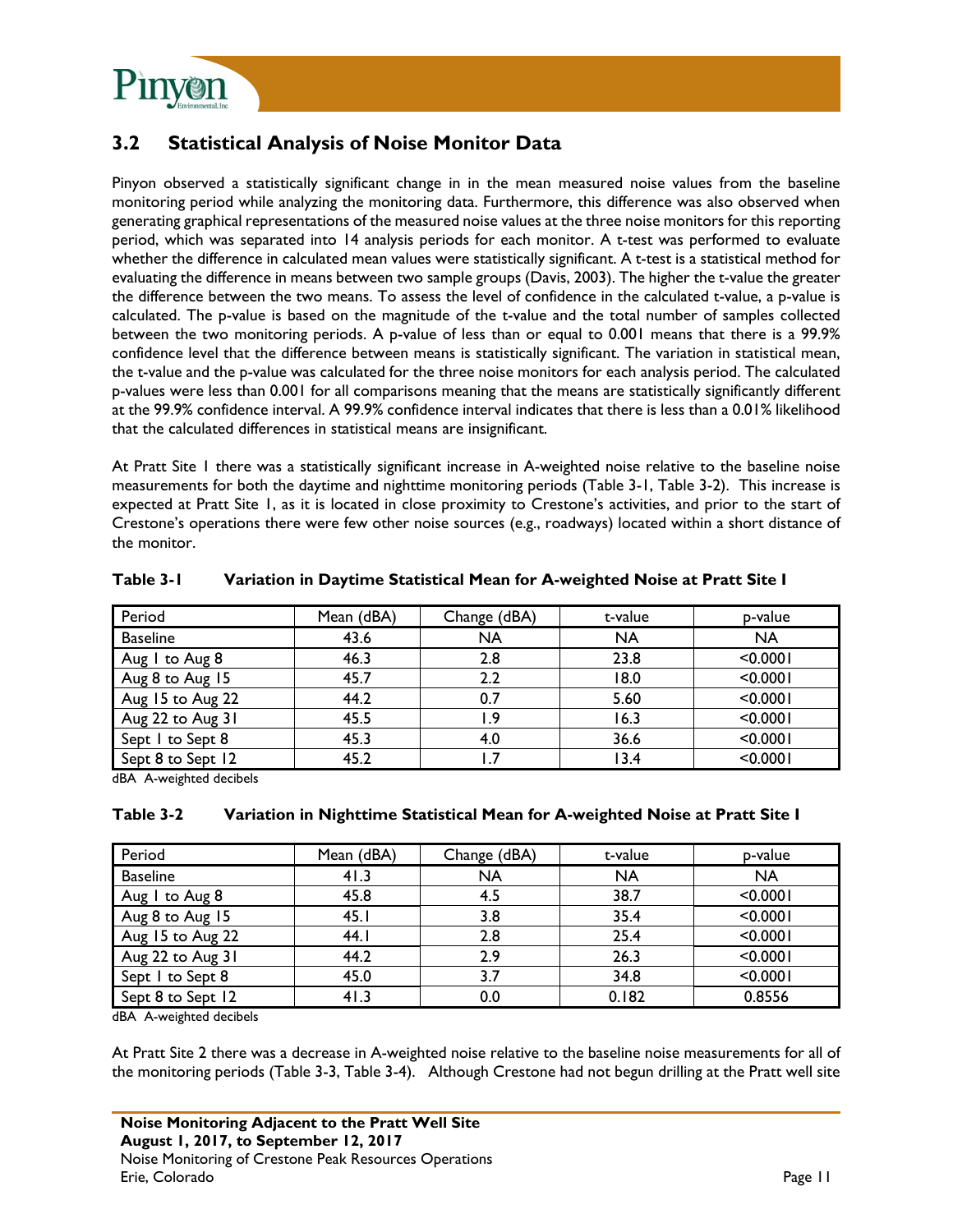

during the baseline monitoring period, Pinyon staff did observe staging activities occurring during this time. It is possible that the noise associated with these activities resulted in measured A-weighted noise being higher during the baseline than the drilling activities monitored during this reporting period.

| Period            | Mean (dBA) | Change (dBA) | t-value   | p-value   |
|-------------------|------------|--------------|-----------|-----------|
| <b>Baseline</b>   | 46.0       | <b>NA</b>    | <b>NA</b> | <b>NA</b> |
| Aug I to Aug 8    | 43.2       | $-2.7$       | $-33.8$   | < 0.0001  |
| Aug 8 to Aug 15   | 44.1       | $-1.9$       | $-15.9$   | < 0.0001  |
| Aug 15 to Aug 22  | 42.8       | $-3.2$       | $-38.1$   | < 0.0001  |
| Aug 22 to Aug 31  | 42.5       | $-3.5$       | $-42.2$   | < 0.0001  |
| Sept I to Sept 8  | 42.9       | $-3.1$       | $-36.5$   | < 0.0001  |
| Sept 8 to Sept 12 | 42.2       | $-3.7$       | $-41.7$   | < 0.0001  |

| Table 3-3<br>Variation in Daytime Statistical Mean for A-weighted Noise at Pratt Site 2 |
|-----------------------------------------------------------------------------------------|
|-----------------------------------------------------------------------------------------|

dBA A-weighted decibels

#### **Table 3-4 Variation in Nighttime Statistical Mean for A-weighted Noise at Pratt Site 2**

| Period            | Mean (dBA) | Change (dBA) | t-value   | p-value   |
|-------------------|------------|--------------|-----------|-----------|
| <b>Baseline</b>   | 47.0       | <b>NA</b>    | <b>NA</b> | <b>NA</b> |
| Aug I to Aug 8    | 40.2       | $-6.8$       | $-77.5$   | < 0.0001  |
| Aug 8 to Aug 15   | 39.2       | $-7.8$       | $-93.6$   | < 0.0001  |
| Aug 15 to Aug 22  | 40.0       | $-7.0$       | $-80.0$   | < 0.0001  |
| Aug 22 to Aug 31  | 40.2       | $-6.7$       | $-83.2$   | < 0.0001  |
| Sept I to Sept 8  | 40.5       | $-6.5$       | $-79.5$   | < 0.0001  |
| Sept 8 to Sept 12 | 39.6       | $-7.4$       | $-75.6$   | < 0.0001  |

dBA A-weighted decibels

At Pratt Site 2 there was a decrease in daytime C-weighted noise relative to the baseline noise measurements for all of the monitoring periods except for the daytime monitoring period from August 8, 2017 to August 15, 2017 (Table 3-5 and Table 3-6). The daytime statistical mean for the August 8, 2017 to August 15, 2017, was heavily influenced by the elevated noise levels measured on August 10, 2017. As discussed in Section 3.1.3 the COGCC determined that the measured elevated noise levels on this date were not attributable to Crestone's operations at the Pratt well site. Although Crestone had not begun drilling at the Pratt well site during the baseline monitoring period, Pinyon staff did observe staging activities occurring during this time. It is possible that the noise associated with these activities resulted in measured C-weighted noise being higher during the baseline than the drilling activities monitored during this reporting period.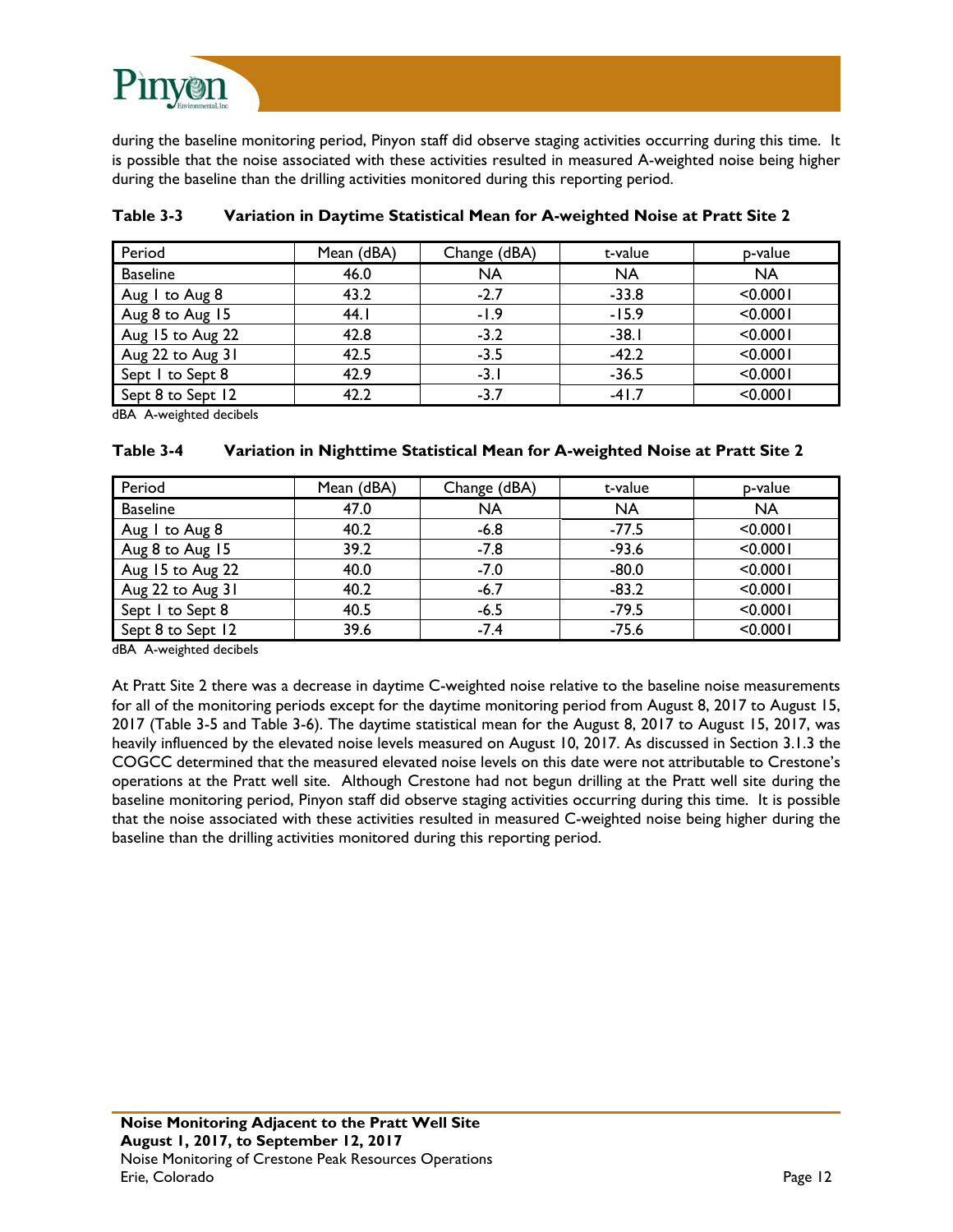

| Period            | Mean (dBC) | Change (dBC) | t-value   | p-value   |
|-------------------|------------|--------------|-----------|-----------|
| <b>Baseline</b>   | 60.0       | <b>NA</b>    | <b>NA</b> | <b>NA</b> |
| Aug I to Aug 8    | 59.1       | $-0.9$       | $-14.5$   | < 0.0001  |
| Aug 8 to Aug 15   | 61.3       | . 4،         | 14.0      | < 0.0001  |
| Aug 15 to Aug 22  | 58.4       | $-1.6$       | $-27.0$   | < 0.0001  |
| Aug 22 to Aug 31  | 58.4       | $-1.6$       | $-26.5$   | < 0.0001  |
| Sept I to Sept 8  | 57.9       | $-2.1$       | $-33.8$   | < 0.0001  |
| Sept 8 to Sept 12 | 57.3       | $-2.6$       | $-40.8$   | < 0.0001  |

#### **Table 3-5 Variation in Daytime Statistical Mean for C-weighted Noise at Pratt Site 2**

dBC C-weighted decibels

#### **Table 3-6 Variation in Nighttime Statistical Mean for C-weighted Noise at Pratt Site 2**

| Period            | Mean (dBC) | Change (dBC) | t-value   | p-value   |
|-------------------|------------|--------------|-----------|-----------|
| <b>Baseline</b>   | 59.2       | <b>NA</b>    | <b>NA</b> | <b>NA</b> |
| Aug I to Aug 8    | 57.2       | $-2.1$       | $-52.0$   | < 0.0001  |
| Aug 8 to Aug 15   | 58.0       | $-1.2$       | $-30.4$   | < 0.0001  |
| Aug 15 to Aug 22  | 56.3       | $-2.9$       | $-67.1$   | < 0.0001  |
| Aug 22 to Aug 31  | 56.3       | $-3.0$       | $-75.3$   | < 0.0001  |
| Sept I to Sept 8  | 56.7       | $-2.5$       | $-68.9$   | < 0.0001  |
| Sept 8 to Sept 12 | 54.1       | $-5.2$       | $-95.9$   | < 0.0001  |

dBC C-weighted decibels

At Waste Connections Site 2 there were significant decreases in the statistical mean for A-weighted noise for all monitoring periods (Table 3-7 and Table 3-8). As Waste Connections Site 2 is the farthest noise measurement location from the Pratt well site it is likely that noise attributable to Crestone's activities is not being recorded at Waste Connections Site 2, and that measured A-weighted noise levels at this location are attributable to other sources in the area.

#### **Table 3-7 Variation in Daytime Statistical Mean for A-weighted Noise at Waste Connections Site 2**

| Period            | Mean (dBA) | Change (dBA) | t-value   | p-value   |
|-------------------|------------|--------------|-----------|-----------|
| <b>Baseline</b>   | 54.0       | <b>NA</b>    | <b>NA</b> | <b>NA</b> |
| Aug I to Aug 8    | 50.3       | $-3.7$       | $-50.5$   | < 0.0001  |
| Aug 8 to Aug 15   | 49.I       | $-4.9$       | $-85.0$   | < 0.0001  |
| Aug 15 to Aug 22  | 52.5       | $-1.5$       | $-20.1$   | < 0.0001  |
| Aug 22 to Aug 31  | 48.9       | $-5.1$       | $-97.0$   | < 0.0001  |
| Sept I to Sept 8  | 48.8       | $-5.2$       | $-87.6$   | < 0.0001  |
| Sept 8 to Sept 12 | 48.I       | $-5.9$       | $-85.1$   | < 0.0001  |

dBA A-weighted decibels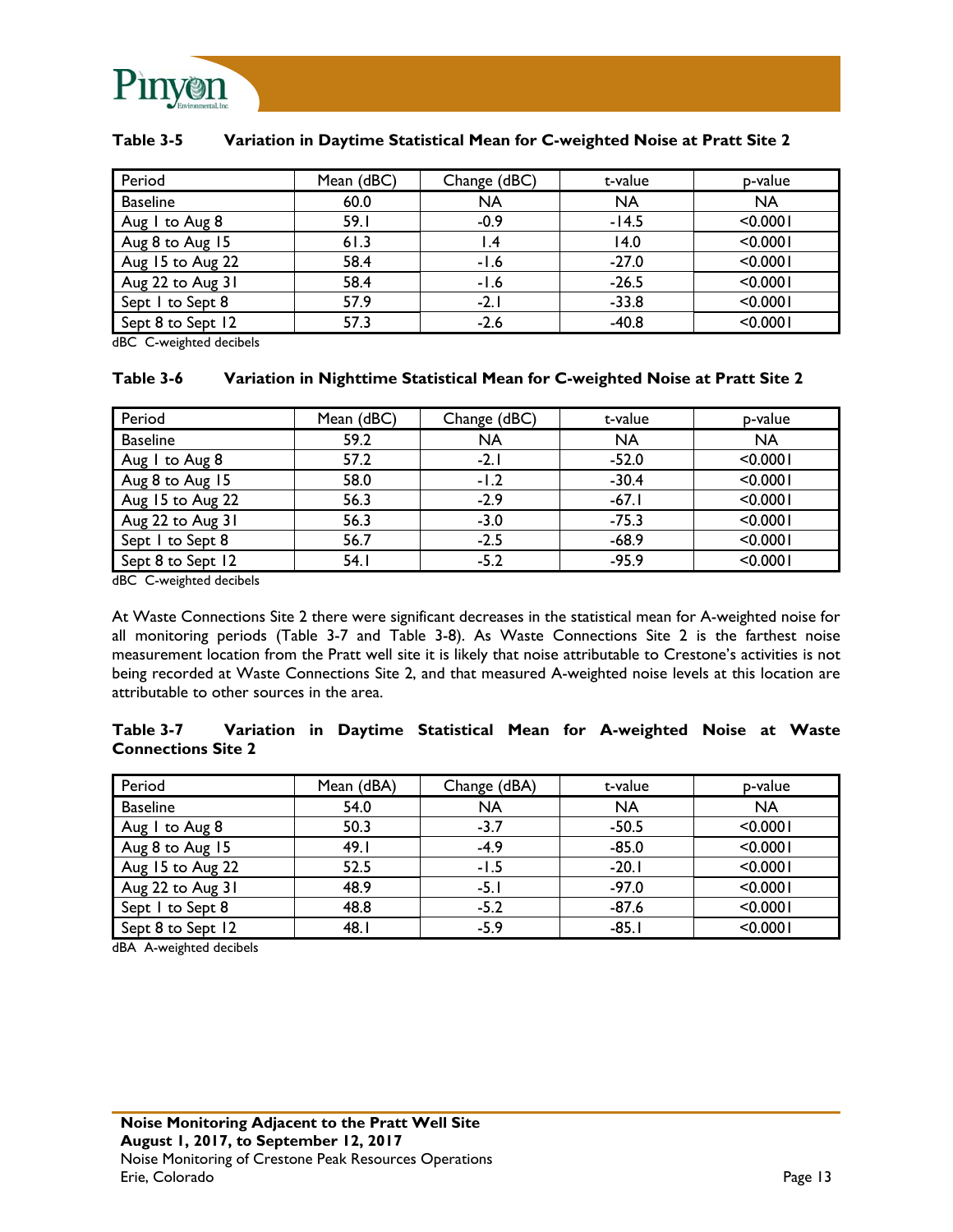

#### **Table 3-8 Variation in Nighttime Statistical Mean for A-weighted Noise at Waste Connections Site 2**

| Period            | Mean (dBA) | Change (dBA) | t-value   | p-value   |
|-------------------|------------|--------------|-----------|-----------|
| <b>Baseline</b>   | 54.0       | <b>NA</b>    | <b>NA</b> | <b>NA</b> |
| Aug I to Aug 8    | 39.7       | $-14.3$      | $-164.3$  | < 0.0001  |
| Aug 8 to Aug 15   | 41.1       | $-12.9$      | $-173$    | < 0.0001  |
| Aug 15 to Aug 22  | 41.3       | $-12.7$      | $-157$    | < 0.0001  |
| Aug 22 to Aug 31  | 40.1       | $-13.8$      | $-199$    | < 0.0001  |
| Sept 1 to Sept 8  | 39.6       | $-14.4$      | $-160$    | < 0.0001  |
| Sept 8 to Sept 12 | 38.7       | $-15.3$      | $-163$    | < 0.0001  |

dBA A-weighted decibels

At Waste Connections Site 2 there were significant decreases in the statistical mean for C-weighted noise for all monitoring periods (Table 3-9 and Table 3-10). As Waste Connections Site 2 is the farthest noise measurement location from the Pratt well site, it is likely that noise attributable to Crestone's activities is not being recorded at Waste Connections Site 2, and that measured C-weighted noise levels at this location are attributable to other sources in the area.

#### **Table 3-9 Variation in Daytime Statistical Mean for C-weighted Noise at Waste Connections Site 2**

| Period            | Mean (dBC) | Change (dBC) | t-value   | p-value   |
|-------------------|------------|--------------|-----------|-----------|
| <b>Baseline</b>   | 64.0       | <b>NA</b>    | <b>NA</b> | <b>NA</b> |
| Aug I to Aug 8    | 61.7       | $-2.3$       | $-29.7$   | < 0.0001  |
| Aug 8 to Aug 15   | 60.9       | $-3.1$       | $-54.0$   | < 0.0001  |
| Aug 15 to Aug 22  | 63.5       | $-0.5$       | $-7.47$   | < 0.0001  |
| Aug 22 to Aug 31  | 60.3       | $-3.7$       | $-86.3$   | < 0.0001  |
| Sept I to Sept 8  | 60.0       | $-4.0$       | $-70.0$   | < 0.0001  |
| Sept 8 to Sept 12 | 59.5       | $-4.5$       | $-71.2$   | < 0.0001  |

dBC C-weighted decibels

**Table 3-10 Variation in Nighttime Statistical Mean for C-weighted Noise at Waste Connections Site 2** 

| Period            | Mean (dBC) | Change (dBC) | t-value   | p-value   |
|-------------------|------------|--------------|-----------|-----------|
| <b>Baseline</b>   | 63.9       | <b>NA</b>    | <b>NA</b> | <b>NA</b> |
| Aug I to Aug 8    | 53.3       | $-10.6$      | $-162$    | < 0.0001  |
| Aug 8 to Aug 15   | 53.5       | $-10.4$      | $-179$    | < 0.0001  |
| Aug 15 to Aug 22  | 53.3       | $-10.6$      | $-165$    | < 0.0001  |
| Aug 22 to Aug 31  | 52.3       | $-11.6$      | $-228$    | < 0.0001  |
| Sept I to Sept 8  | 52.4       | $-11.5$      | $-201$    | < 0.0001  |
| Sept 8 to Sept 12 | 51.1       | $-12.8$      | $-192$    | < 0.0001  |

dBC C-weighted decibels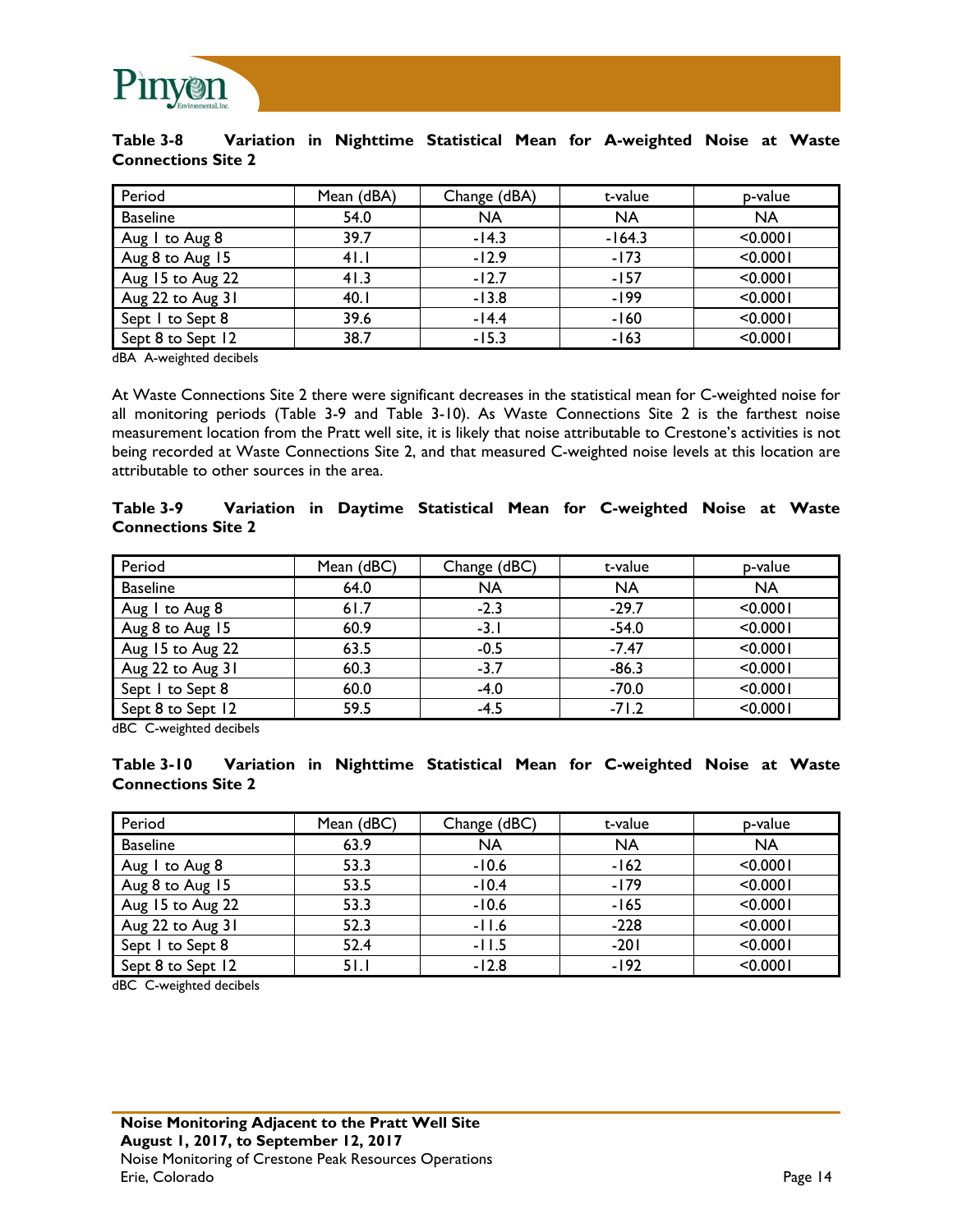

### **4. Conclusions**

Pinyon collected continuous noise measurements at three monitoring locations adjacent to Crestone's Pratt well site from August 1, 2017, at 7:00 AM to September 12, 2017, at 7:00 AM. On July 21, 2017 Crestone commenced drilling operations at the well site and has continued activities throughout this reporting period. Prior to the start of Crestone's operations, Pinyon collected baseline data at both locations from July 18, 2017, at 1:00 PM to July 21, 2017, at 7:00 AM.

An evaluation of the noise measurements collected showed an increase in ambient A-weighted noise levels that are likely attributable to Crestone's activities during this reporting period at Pratt Site 1. During this reporting period, measured mean A-weighted and noise levels were lower at Pratt Site 2 and Waste Connections Site 2 than the baseline measurements collected prior to Crestone beginning activities at the Pratt well site. During the baseline reporting period it was observed that Crestone was conducting staging operations at the Pratt well site and these activities could have contributed to increased noise levels at these located prior to Crestone commencing drilling operations at this location; however, a definitive assumption cannot be made as to whether elevated noise during the baseline monitoring period is attributable to Crestone's activities at the well site. Elevated levels of A-weighted and C-weighted noise were observed on August 10, 2017; however, the COGCC determined that the source of elevated noise was not attributable to Crestone's activities at the Pratt well site.

Pinyon will continue to monitor continuously for noise at locations determined by the Town throughout Crestone's operations at the well site and will compare measured levels of A-weighted and C-weighted noise to baseline levels, in order to assess potential changes in ambient noise levels during various phases of activity and evaluate whether potential exceedances of the COGCC's maximum permissible noise levels are observed.